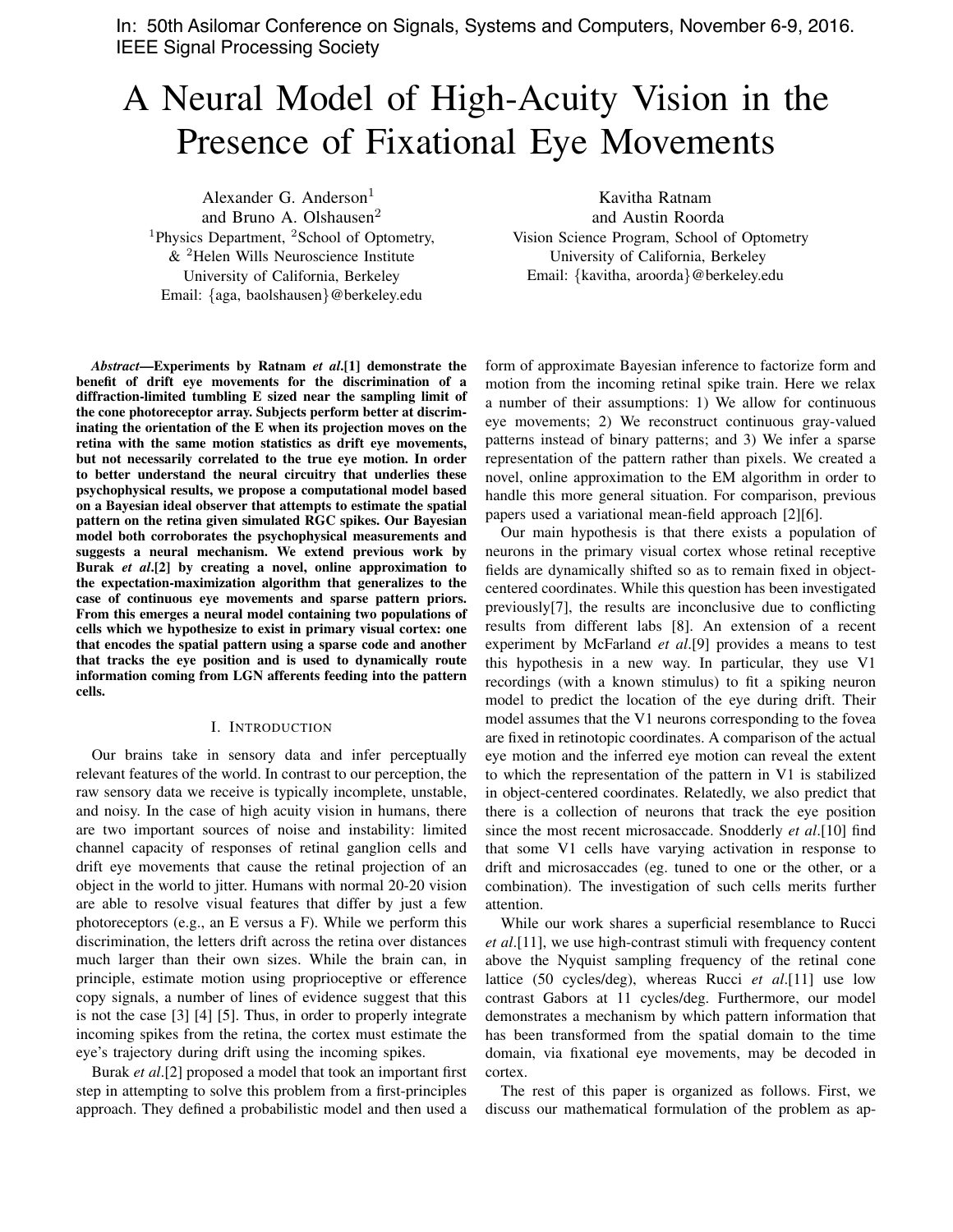

Fig. 1. Top: An upright E projected onto a simulated cone sampling lattice. The width of the E is 0*.*8 arcmin. The cones are placed in a hexagonal lattice with spacing 1*.*09 arcmin. The lattice is randomly translated and rotated, and each cone is jittered slightly about its position. The green curve shows 500 ms of a sample eye trajectory collected in association with [1]. Bottom: Spike Generation Model: We start with an object in the world. Next, we project that object onto a photoreceptor array that moves according to fixational eye movements. The dot product between the retinal projection and the cone receptive field gives a number that is passed through a non-linearity to get a firing rate. Finally, that firing rate is converted to spikes using a Poisson spike generator.

proximating a Bayesian ideal observer that seeks to infer a sparse code of the image of an object in the world given RGC spikes. Second, we demonstrate that a sparse pattern prior improves inference. Third, we demonstrate in simulation that an aliased and diffraction-limited  $E$  (as in[1]) that is moving produces a richer, decodable signal as compared to a stationary pattern landing on the retina.

#### II. MATHEMATICAL METHODS

## *A. Model Notation*

For the rest of the paper, we will use the following subscripts consistently: *t*: time step , *b*: batch index, *i*: pixel index, *j*: RGC index, *k*: sparse component index.

1) *S* is the spatial pattern to be inferred, in a pixel representation. *S<sup>i</sup>* denotes a particular pixel of the pattern. We constrain  $S_i$  to be between 0 and 1.  $X_i^S$  denotes the center of pixel *i*. The pixels are placed in a grid with spacing *ds*. The simulated projected image of the pattern  $I(x)$  is smoothed using Gaussian interpolation, with  $\sigma^S = 0.5 * ds$ . Then  $I(x) = \sum_i S_i N(x; \mu)$  $X_i^S$ ,  $\sigma = \sigma^S$ ) where *N* denotes a Gaussian.

- 2) *A* is the vector of sparse coefficients that generate *S* through a sparse coding dictionary,  $D$ .  $A_k$  denotes the *k*th sparse coefficient.
- 3) *D* is a sparse coding dictionary where  $D_k$  is the *k*th dictionary element.
- 4)  $X_t^R$  (sometimes abbreviated as  $X_t$ ) denotes the amount that the retina has moved since the start of the simulation.
- 5)  $D_C$  is the diffusion coefficient of the eye movements,  $\lambda_0$  = 10 Hz,  $\lambda_1$  = 100 Hz are the baseline and maximum firing rates of the neurons.
- 6)  $R_{t,j}$  denotes number of spikes of RGC *j* in the time window  $[t, t + \Delta t]$ .  $\Delta t$  is the timestep (usually taken to be 1 ms). We use *R* as an abbreviation for  $R_{t,j}$  for all *t* and *j*.
- 7) The *j*th RGC has a gaussian receptive field  $N(x; \mu =$  $X_j^E$ ,  $\sigma = \sigma_j^E$ ). Each RGC can either be an ON cell or OFF cell. We construct a jittered, hexagonal cone lattice with spacing *de*. Each cone is connected to one ON RGC and one OFF RGC as is the case in the human fovea.  $\sigma^E = 0.203 \cdot de$  following [12].

These quantities are related through the probabilistic graphical model shown in Figure 2. In order to specify a graphical model, we need to specify the probability of each node given the parents of that node. We systematically describe them below:

#### *B. Generation Model*

*1) Spiking Model:* We model the spiking of the neurons using a generalized linear model (GLM).

$$
\log p(R_{t,j}|S, X_t) = R_{tj} \log[\lambda_j(S, X_t)dt] - \lambda_j(S, X_t)dt
$$
 (1)  

$$
\lambda_j(S, X_t) = \exp\left(\log \lambda_0 + \log(\lambda_1/\lambda_0) \cdot c'_{j,t}\right)
$$
 (2)

$$
c'_{j,t} = c_{j,t} \text{ if } j \in \text{ON} \text{ or } 1 - c_{j,t} \text{ if } j \in \text{OFF} \tag{3}
$$

$$
c_{j,t} = g * \sum_{i} S_i T(x_t^R)_{i,j} \tag{4}
$$

$$
T(x^{R})_{i,j} = \frac{1}{2\pi\sigma^2} \exp\left[-\frac{||x_i^{S} - x_j^{E} - x^{R}||^2}{2\sigma^2}\right] \tag{5}
$$

$$
\sigma^2 = (\sigma^S)^2 + (\sigma^E)^2 \quad (6)
$$

*g* is a gain factor that sets the maximum size of  $c_{j,t}$  to be 1. In practice,  $\lambda_1 \Delta t$  is much less than 1. The equation for  $T(x)$ results from taking the dot product of the Gaussian interpolated image and the Gaussian Receptive field of each cone.

*2) Spike Train Generation Process:* In order to generate a spike train for our decoder, we feed a spatial pattern and an eye motion path into our spiking model above. For the eye path, we either generate a diffusive random walk with a diffusion constant  $D_C^{gen}$  or we use actual eye motion trajectories collected from an AOSLO [13]. For the objects in the world, we use an *E* or an MNIST digit (future work will consider natural scenes as well).

## *C. Priors for the Decoding Algorithm*

There are many possible pairs of eye motion paths and spatial patterns that are consistent with the incoming retinal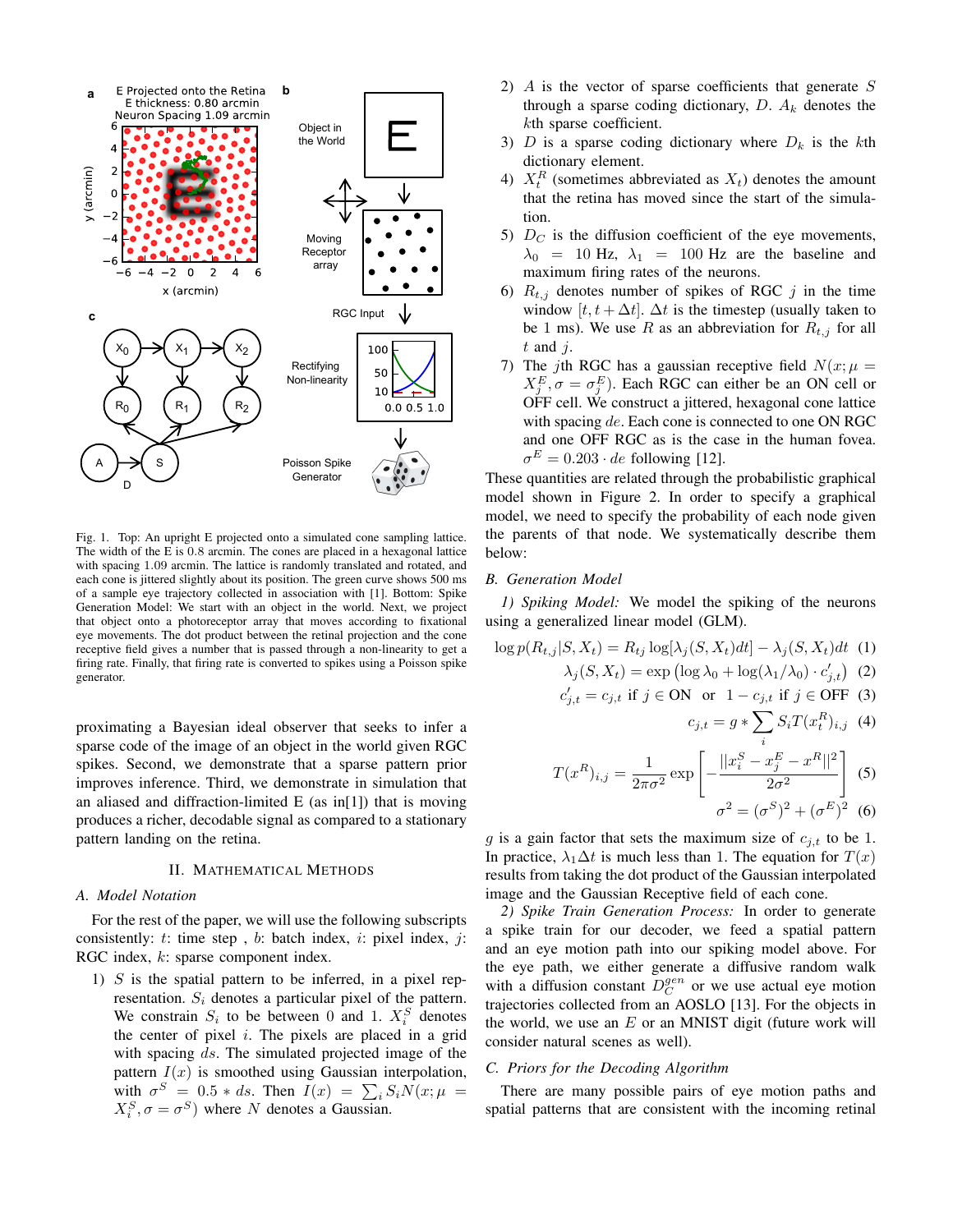spikes. In order to deal with this ambiguity, we impose priors on the eye trajectory and the pattern, as shown in Figure 2. If *N* are all the nodes of the graphical model, then  $p(N) = \prod_i p(N_i|N_{\pi(i)})$  where  $\pi(i)$  denote the parents of node *i*. Then all other quantities that we are interested in are computed by marginalizing the resulting distribution. Our algorithm is based on using the EM algorithm to approximate argmax<sub>*A*</sub> $p(A|R)$  and then expanding the resulting equations using a Gaussian approximation to the data terms.

*1) Motion Prior:* We model the fixational eye movements as a simple diffusion process with a diffusion constant  $D_C \equiv$  $D_C^{infer}$  :

$$
p(X_0) = \delta(X_0) \quad (7)
$$

$$
-\log p(X_t | X_{t-1}) = \frac{1}{2(D_C/2)\Delta t} (X_t - X_{t-1})^2 + C \quad (8)
$$

Note that  $X_t$  is a two dimensional vector, so for the overall vector to have a diffusion constant of  $D_C \Delta t$ , then each individual component has a diffusion constant of  $D_C/2\Delta t$ .

*2) Pattern Prior:* Finally, we must specify a prior on the spatial pattern to be inferred. For this we utilize a sparse coding prior:

$$
-\log p(S|A) = \delta(S - DA)
$$
\n(9)

$$
-\log p(A) = \beta \sum_{k} |A_k| \tag{10}
$$

where  $\delta(x)$  is a delta function. As a result of this prior, we estimate a sparse code of the pattern instead of directly estimating pixels. We also add a term in the cost function to force the pixels to be in the range  $[0, 1]$ :  $-\log p(S_i)$  =  $\gamma * (\Theta(S_i - 1) + \Theta(-S_i))$  where  $\Theta(x)$  is 1 if  $x > 0$  and zero otherwise and  $\gamma$  is a parameter. It should also be noted that an independent pixel prior as in Burak *et al*.[2] may be seen as a special case of this system when  $\beta = 0$  and *D* is equal to the identity matrix.

#### *D. Algorithm for Inferring Pattern and Motion from Spikes*

In extending previous models of vision in the presence of fixational eye movements, there are a number of key themes driving this work. First, we want the algorithm to be causal (eg. you cannot use information from the future to infer your current state). Second, we want the algorithm to be an online algorithm. That is to say that the algorithm has a finite memory buffer that it updates using observations. A Kalman filter is a good example of an algorithm of satisfying these two requirements. Third, we want the algorithm to work with an pattern representation that does not necessarily consist of pixels, but where each neuron could have a structured (e.g., oriented) receptive field as in V1. Fourth, we want the algorithm to be implementable in a neural circuit.

Here, we describe an algorithm with such properties. For emphasis, we note that the approach in [2] does not generalize to this situation and we developed a novel approach to handle this more general setting. The algorithm requires storing three variables in memory:

- 1)  $q_t(X_t)$  is the algorithm's current estimate of the position of the eye at time t. Concretely, we write  $q_t(X_t)$  =  $\sum_b W_{t,b} \cdot \delta(X_t, X_{t,b})$  where  $X_{t,b}$  is a collection of positions, and *Wt,b* are the corresponding weights.
- 2)  $A_t$ , is a vector of size  $N_{sp}$  (the number of sparse coefficients) that represents the algorithm's estimate of the underlying spatial pattern, represented as a sparse code, after looking at spikes in the time interval [0*, t*].
- 3)  $H_t$  is a matrix of size  $N_{sp}$  by  $N_{sp}$  that represents the inverse of the covariance associated with our estimate of  $A_t$  after looking at spikes in the time interval  $[0, t]$ .

The algorithm consists of the following steps:

- 1. Initialization: set  $\hat{A}_0 = 0$  and  $H_0 = 0$ .
- 2. Update *q*:

$$
q_{t+1}(X_{t+1}) \sim p(R_{t+1}|X_{t+1}, S = D\hat{A}^t) \sum_{X_t} p(X_{t+1}|X_t) q_t(X_t)
$$
\n(11)

We use sequential importance sampling with resampling in order to evaluate this equation as in [14].

3. Update the estimate of the sparse coefficients:

$$
\hat{A}^{t+1} = \operatorname{argmin}_{A} \left[ E_g(A) + E_r^{t+1}(A) + E_p(A) \right] \tag{12}
$$

$$
E_g(A) = \frac{1}{2}(A - \hat{A}^t)^T H_t(A - \hat{A}^t)
$$
 (13)

$$
-E_r^{t+1}(A) = \langle \log p(R_{t+1}|X_{t+1}, S = DA) \rangle_{q_{t+1}(X_{t+1})} \tag{14}
$$

$$
-E_p(A) = [\log p(A)] - (A - \hat{A}^t) \frac{\partial \log p(A)}{\partial A}|_{A = \hat{A}^t} \quad (15)
$$

$$
+\gamma * \sum_{i} \Theta(S_i - 1) + \Theta(-S_i) \quad (16)
$$

where  $\Theta(x) = x$  for  $x \geq 0$ , and zero otherwise. The minimization is executed using the FISTA algorithm [15]. A neural interpretation emerges when writing out the FISTA equations for this minimization (similar to the locally competitive algorithm of Rozell *et al*.[16]).

4. Update the value for the Hessian:

$$
\hat{H}^{t+1} = \exp\left(-\frac{\Delta t}{\tau}\right)\hat{H}^t + \frac{\partial^2}{\partial A^2} E_r^{t+1}(A)|_{A=\hat{A}^{t+1}} \qquad (17)
$$

where  $\tau$  is a time constant for forgetting the Hessian.

It can clearly be seen that this gives us an online algorithm as we take the previous state,  $(q, \hat{A}, \hat{H})_t$ , combine it with new data  $R_{t+1}$ , and calculate the new state  $(q, \hat{A}, \hat{H})_{t+1}$ .

## III. COMPARISON OF DIFFERENT PATTERN PRIORS

One key assumption of previous work [2] is that the decoding model uses an independent pixel prior in the decoding of the spatial pattern. This results in pattern cells that essentially have single pixel receptive fields. Here we demonstrate that not only are we able to infer the pattern in a sparse coding basis, but using the sparse prior improves inference (Fig. 3). We train a positive-only sparse code with 81 dictionary elements on the MNIST dataset downsampled by a factor of two (which has dimension  $14^2 = 196$ ). As another baseline, we do the same training with the sparsity penalty equal to zero (non-sparse prior). Finally, we compare this to an independent pixel prior.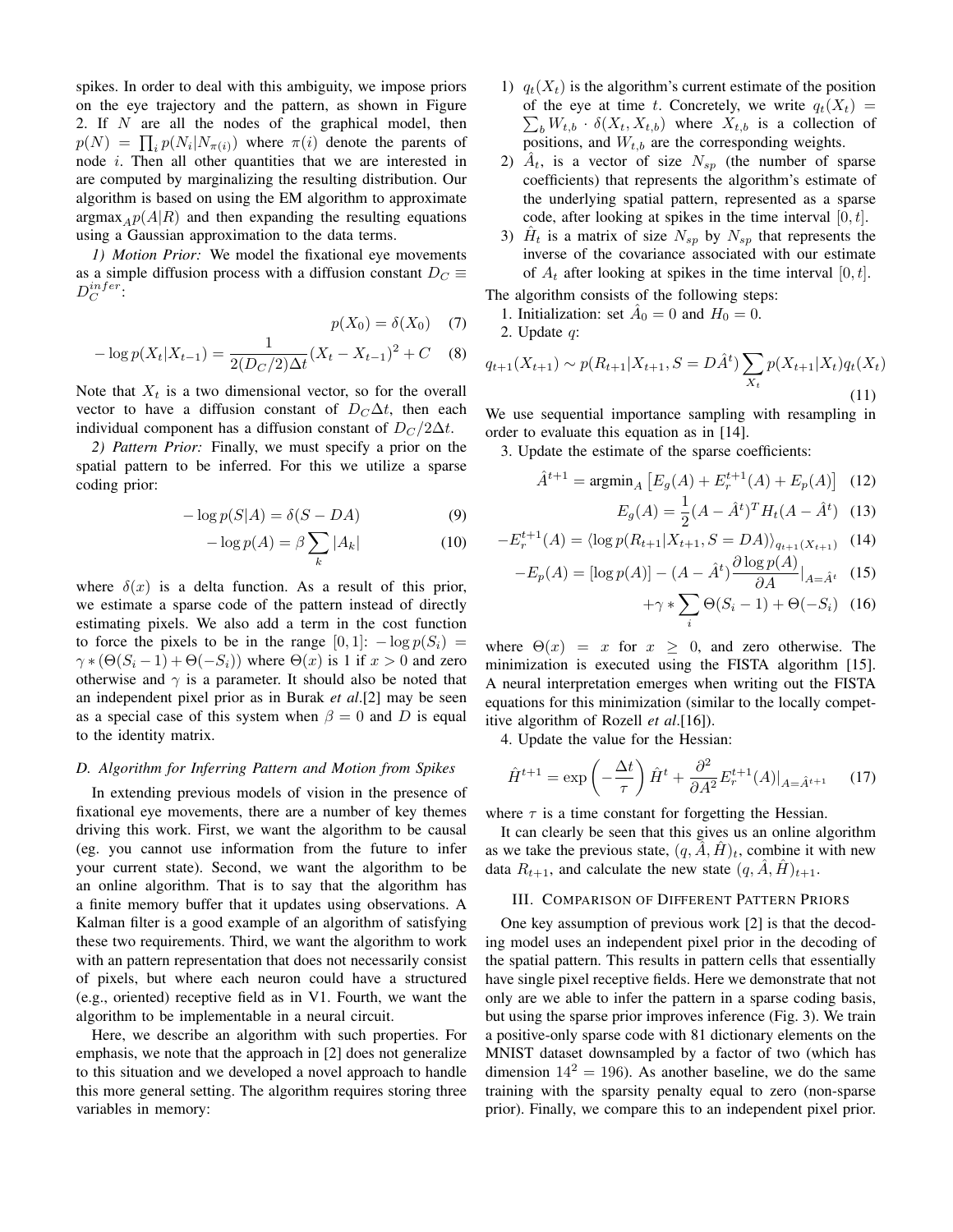

Fig. 2. Top: Graphical model underlying our model. The spikes (*R*) are observed and the sparse coefficients  $(A)$  and eye position  $(X)$  must be simultaneously inferred. Our solution alternates between two steps. Middle: In the first step, we fix the estimate of the pattern and update the estimate of eye position (shown as a probability cloud). When we predict the position at the next point in time, the uncertainty of the position estimate grows  $(P(X_{t+1}|R_{0:t}))$ . By comparing the current estimate of the pattern with the incoming spikes and probabilistically combining that information with the prediction, we get an updated position estimate,  $P(X_{t+1}|R_{0:t+1})$ . Bottom: In the second step, we use the internal position estimate to dynamically route incoming spikes to the correct part of the internal form (pattern) estimate.

We see that performance is the best when we infer the pattern using a sparse prior.

#### IV. MOTION BENEFIT FOR HIGH ACUITY VISION

Ratnam *et al*.[1] show that fixational drift eye movements are beneficial for the perception of high acuity targets. One hypothesis to explain these results is that a moving stimulus generates a more informative retinal signal than a stationary stimulus, due to gaps and inhomogeneities in the cone sampling lattice. We support this hypothesis with our model (see Fig. 4). Summary of results:

- 1) A diffraction-limited tumbling letter E defined by line stroke widths of 0*.*8 arcmin projected on a cone lattice with 1*.*09 arcmin spacing is better recovered by our algorithm when the object is moving.
- 2) A simple pattern prior using a dictionary consisting of 2x2 pixel blocks is sufficient for generating a recognizable E.
- 3) At this size, the decoder frequently makes errors in absolute position of the stimulus but preserves relative spatial relationships within the pattern.

## V. CONCLUSION

This work uses mathematical modeling and psychophysical experiments based on diffraction-limited stimuli to investigate the neural circuitry underlying human high-acuity vision. In addition to suggesting a neural mechanism for our ability to have 20-20 vision in the presence of eye movements, our model reproduces psychophysical measurements.

It should be noted that while the model recovers an explicit stabilized representation of the object, it is also possible



Fig. 3. Top: Results of the decoding process. The top left shows the object projected onto a cone mosaic. The top right shows an exponential moving average of the spikes of the ON and OFF cells. The bottom left shows the inferred pattern after 200 ms of spikes. The bottom right shows the true eye path (green) and the estimated eye path (blue) plus or minus one standard deviation. The path was generated with a diffusion constant of 100 arcmin<sup>2</sup>/sec. Cone spacing is 1 arcmin. The pattern is defined on a  $14 \times 14$ array with each pixel spaced apart by 0*.*7 arcmin. The pattern is inferred using a sparse coding basis trained on MNIST. Bottom: As a function of time, decoding with a sparse coding prior works better than the independent pixel prior and the non-sparse prior  $(p = 0.005)$ . The shaded region reflects plus or minus half a standard deviation over different trials.

that these computations could be done in a non-stabilized representation that still integrates information optimally. In particular, we could have a population of cells,  $\overline{A}_t$ , that represent a sparse code of the pattern translated by the current eye position. While this would simplify part of the the model, we would need to update  $\overline{A}_{t+1}$  from  $\overline{A}_t$  and  $X_{t+1} - X_t$ . This would require the circuit to know how to compute a translation in an arbitrary direction in the current encoding of the pattern (e.g. if  $T_X$  is the translation operator in pixel space, then the circuit would need to implement  $T'_X \approx D^{-1}T_XD$ which is a translation operator in the sparse code space). In our preliminary experiments with such model, we found it difficult to model the translation operator. More theoretical work on a translation operator that acts on a sparse code of an pattern could enable such a model.

#### ACKNOWLEDGMENT

The authors would like to thank members of the Redwood Center for Theoretical Neuroscience (David Zipser, Dylan Paiton, Eric Weiss, Jesse Livezey, Brian Cheung, and Vasha